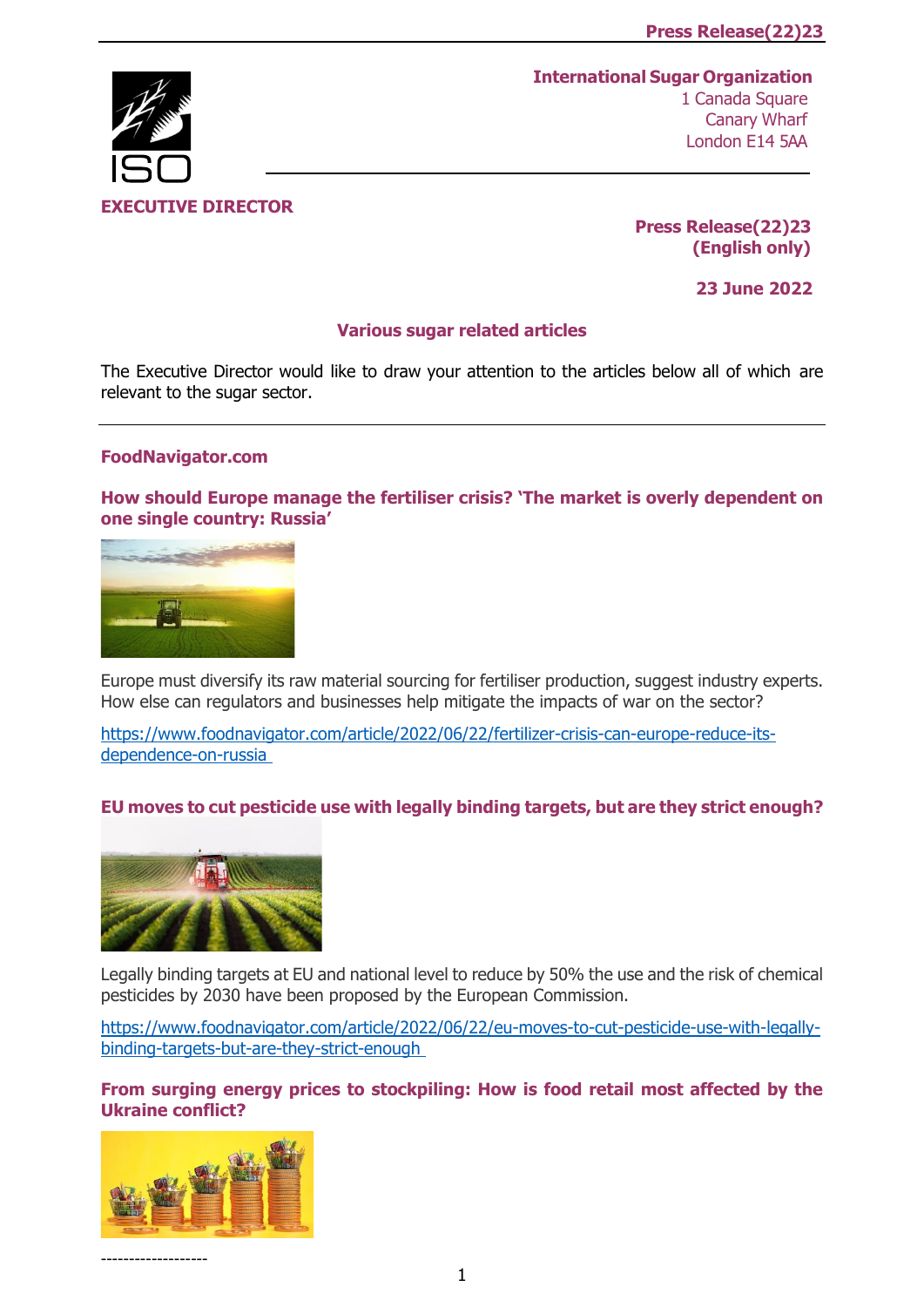The effects of the Ukraine-Russia war are being felt across the entire food industry in Europe, including in the retail sector. From the surging costs of refrigeration to managing shortages onshelf, how is food retail most impacted by the conflict?

[https://www.foodnavigator.com/article/2022/06/17/how-is-the-ukraine-russia-conflict](https://www.foodnavigator.com/Article/2022/06/17/how-is-the-ukraine-russia-conflict-impacting-the-food-retail-sector?utm_source=copyright&utm_medium=OnSite&utm_campaign=copyright)[impacting-the-food-retail-sector](https://www.foodnavigator.com/Article/2022/06/17/how-is-the-ukraine-russia-conflict-impacting-the-food-retail-sector?utm_source=copyright&utm_medium=OnSite&utm_campaign=copyright)

# **[Diet disconnect? US adults overestimate quality of their](https://www.foodnavigator-usa.com/Article/2022/06/21/diet-disconnect-us-adults-overestimate-quality-of-their-diet-study-finds?utm_source=copyright&utm_medium=OnSite&utm_campaign=copyright) diet, research says**



US adults struggle and often overestimate the quality of their diet, according to recent research from the USDA's Agricultural Research Service.

[https://www.foodnavigator-usa.com/article/2022/06/21/diet-disconnect-us-adults](https://www.foodnavigator-usa.com/Article/2022/06/21/diet-disconnect-us-adults-overestimate-quality-of-their-diet-study-finds?utm_source=copyright&utm_medium=OnSite&utm_campaign=copyright)[overestimate-quality-of-their-diet-study-finds](https://www.foodnavigator-usa.com/Article/2022/06/21/diet-disconnect-us-adults-overestimate-quality-of-their-diet-study-finds?utm_source=copyright&utm_medium=OnSite&utm_campaign=copyright)

# **[Kellogg breaks out snack business to create 3 companies, earning investor accolades](https://www.foodnavigator-usa.com/Article/2022/06/21/Kellogg-breaks-out-snack-business-to-create-3-companies-earning-investor-accolades?utm_source=copyright&utm_medium=OnSite&utm_campaign=copyright)**



The Kellogg Company's unexpected announcement Tuesday to split its snack and cereal empire into three independent, public companies "to better position each business to unlock its full potential" tears a page from Kraft Foods' playbook ten years ago when it spun out its fastergrowing snack brands under Mondelēz International.

[https://www.foodnavigator-usa.com/article/2022/06/21/kellogg-breaks-out-snack-business-to](https://www.foodnavigator-usa.com/Article/2022/06/21/Kellogg-breaks-out-snack-business-to-create-3-companies-earning-investor-accolades?utm_source=copyright&utm_medium=OnSite&utm_campaign=copyright)[create-3-companies-earning-investor-accolades](https://www.foodnavigator-usa.com/Article/2022/06/21/Kellogg-breaks-out-snack-business-to-create-3-companies-earning-investor-accolades?utm_source=copyright&utm_medium=OnSite&utm_campaign=copyright)

## **[General Mills holds firm in face of recession threat: 'It's not really a time to pull back'](https://www.foodnavigator-usa.com/Article/2022/06/21/General-Mills-holds-firm-in-face-of-recession-threat-It-s-not-really-a-time-to-pull-back?utm_source=copyright&utm_medium=OnSite&utm_campaign=copyright)**



-------------------

While some industry players are reining in spending to build-up reserves in case of a recession, General Mills is taking the opposite tack – choosing to double down on investments and explore acquisitions that could help it stay ahead of the competition and emerge stronger from the pandemic.

[https://www.foodnavigator-usa.com/article/2022/06/21/general-mills-holds-firm-in-face-of](https://www.foodnavigator-usa.com/Article/2022/06/21/General-Mills-holds-firm-in-face-of-recession-threat-It-s-not-really-a-time-to-pull-back?utm_source=copyright&utm_medium=OnSite&utm_campaign=copyright)[recession-threat-it-s-not-really-a-time-to-pull-back](https://www.foodnavigator-usa.com/Article/2022/06/21/General-Mills-holds-firm-in-face-of-recession-threat-It-s-not-really-a-time-to-pull-back?utm_source=copyright&utm_medium=OnSite&utm_campaign=copyright)

2

\_\_\_\_\_\_\_\_\_\_\_\_\_\_\_\_\_\_\_\_\_\_\_\_\_\_\_\_\_